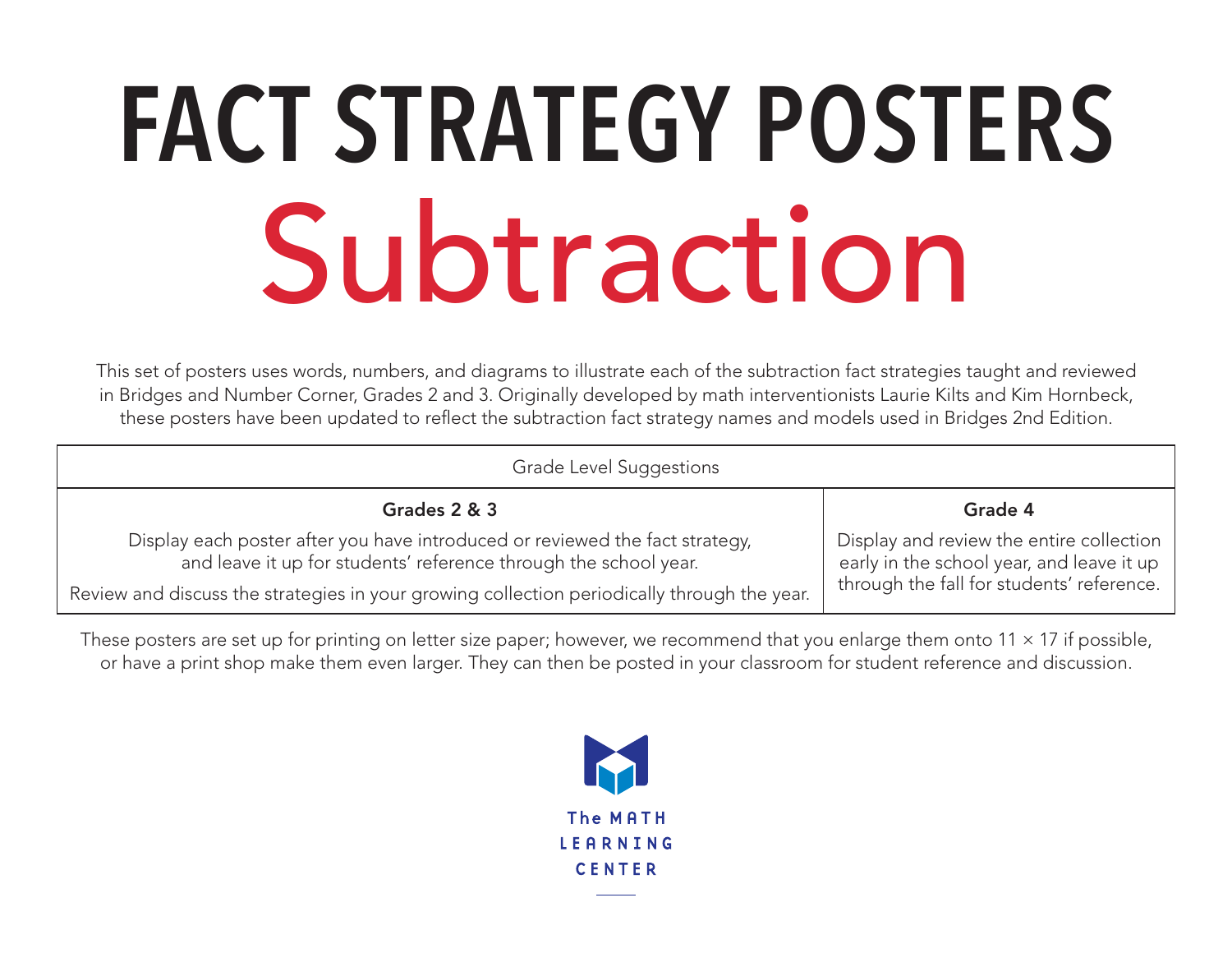#### **Zero Facts**

When you subtract 0 from any number, the difference is always the number you started with.

**11 – 0 = 11 1 2 3 4 5 6 7 8 9 10 11 12 13 14 15 16 17 18 19 20**

**18 – 0 = 18 1 2 3 4 5 6 7 8 9 10 11 12 13 14 15 16 17 18 19 20**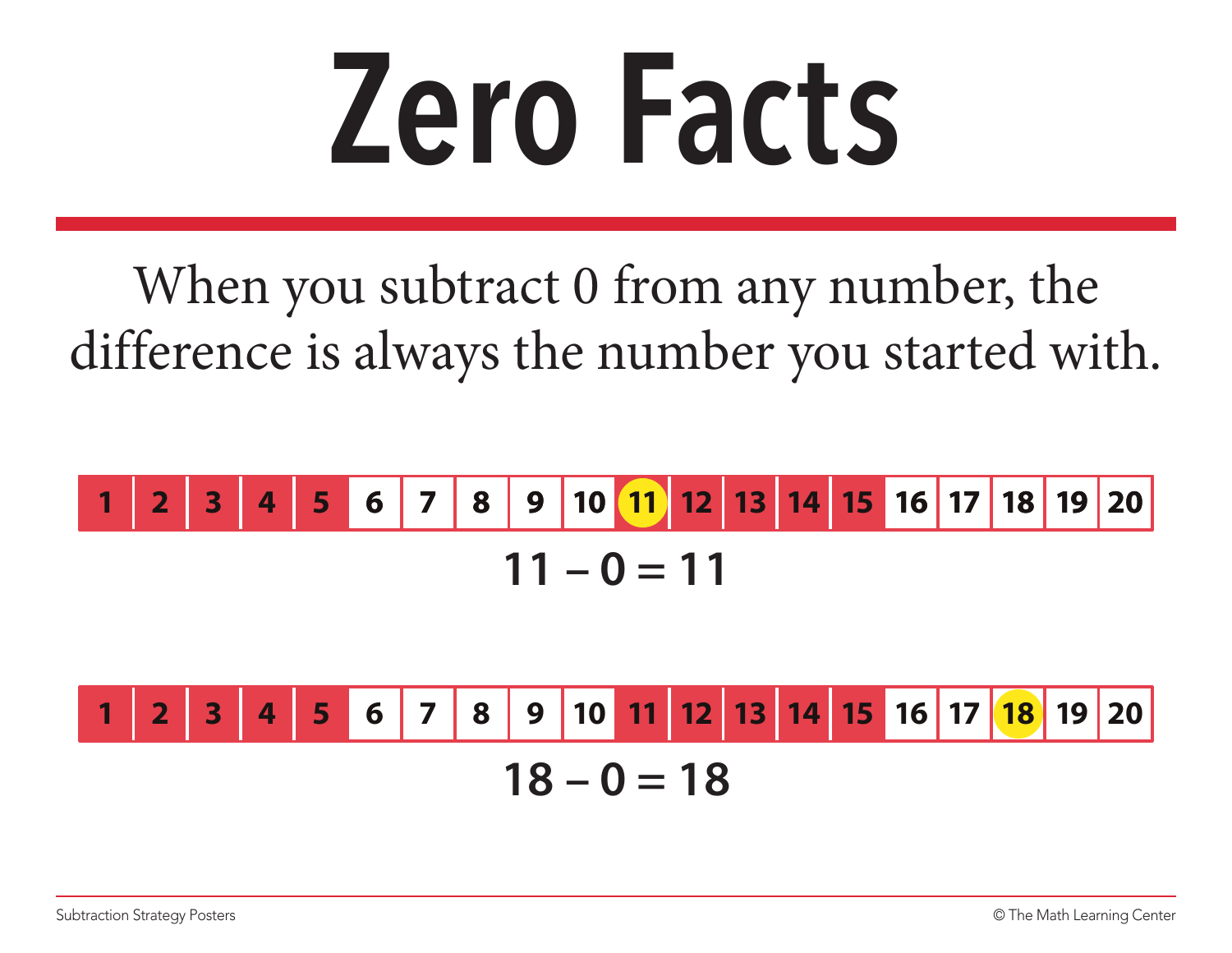#### **Count Back Facts**

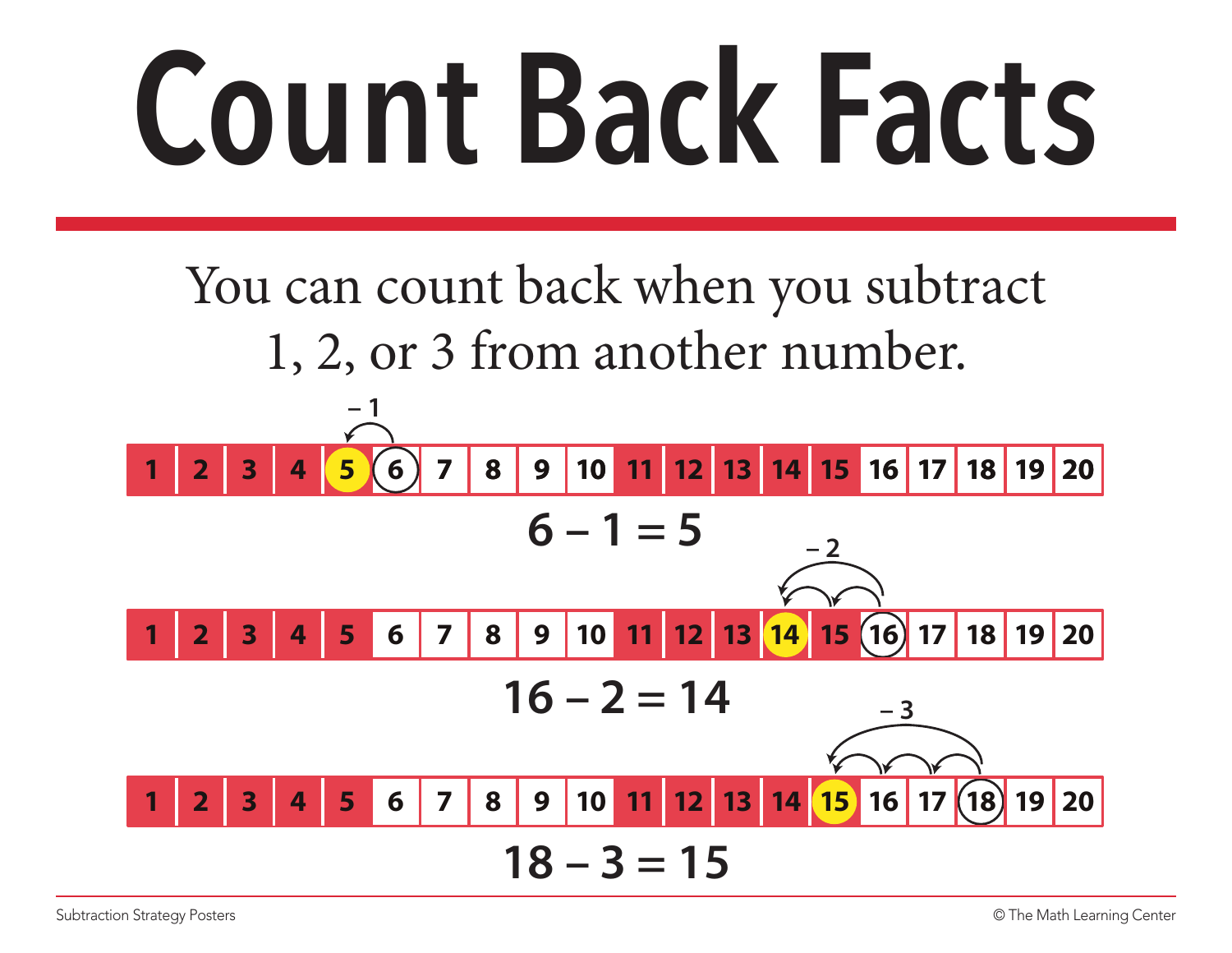### **Take All Facts**

#### Any number minus itself is always 0.

**8 – 8 = 0**



*First I'll show 8 on my number rack.*



*Now I'll subtract all 8 by pushing them back. There are 0 left.*





*I pushed over 7 on top and 7 on the bottom to make 14.*



*When I subtract all 14 by pushing them back to start, there aren't any left.*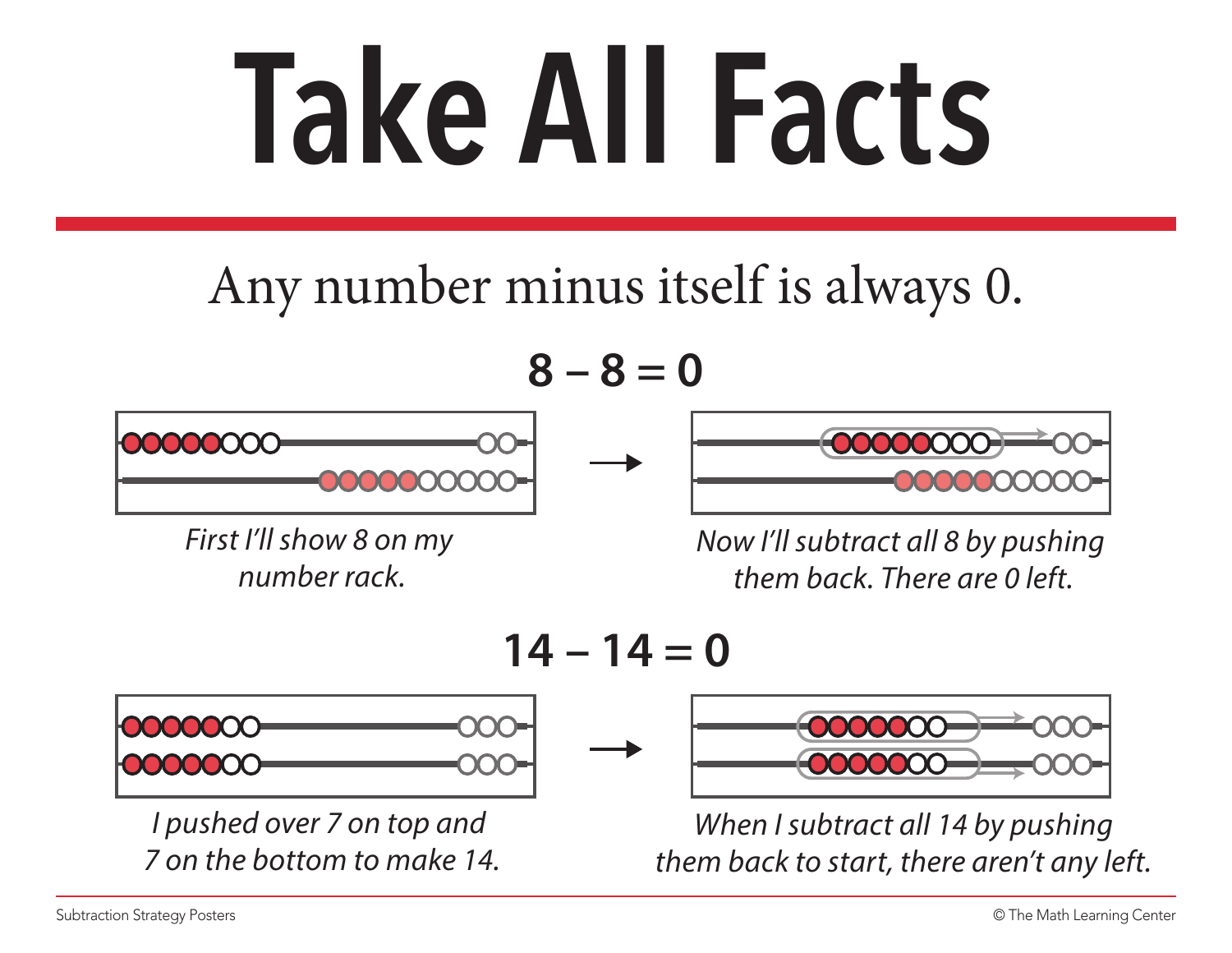# **Neighbor Facts**

The difference between two numbers that live next door to each other, or almost next door, is always 1 or 2.

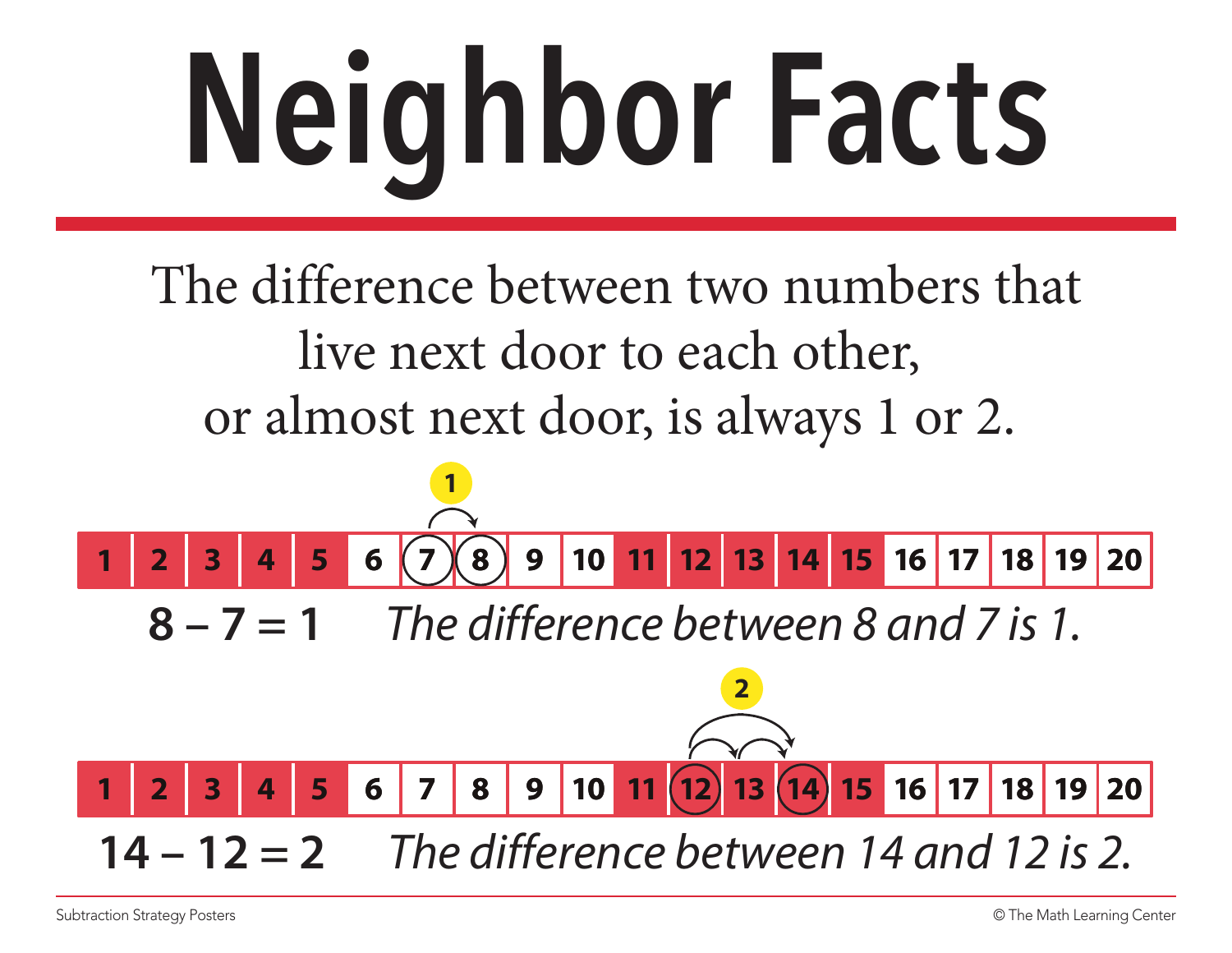### **Take Half Facts**

When you subtract half of a number, the answer matches the amount you subtracted. Can you explain why?

$$
16-8=8
$$



*I slid over 16 beads, 8 on top and 8 on the bottom.*



*When I subtract 8 by pushing all of the beads on the bottom row back to start, there are still 8 on top.*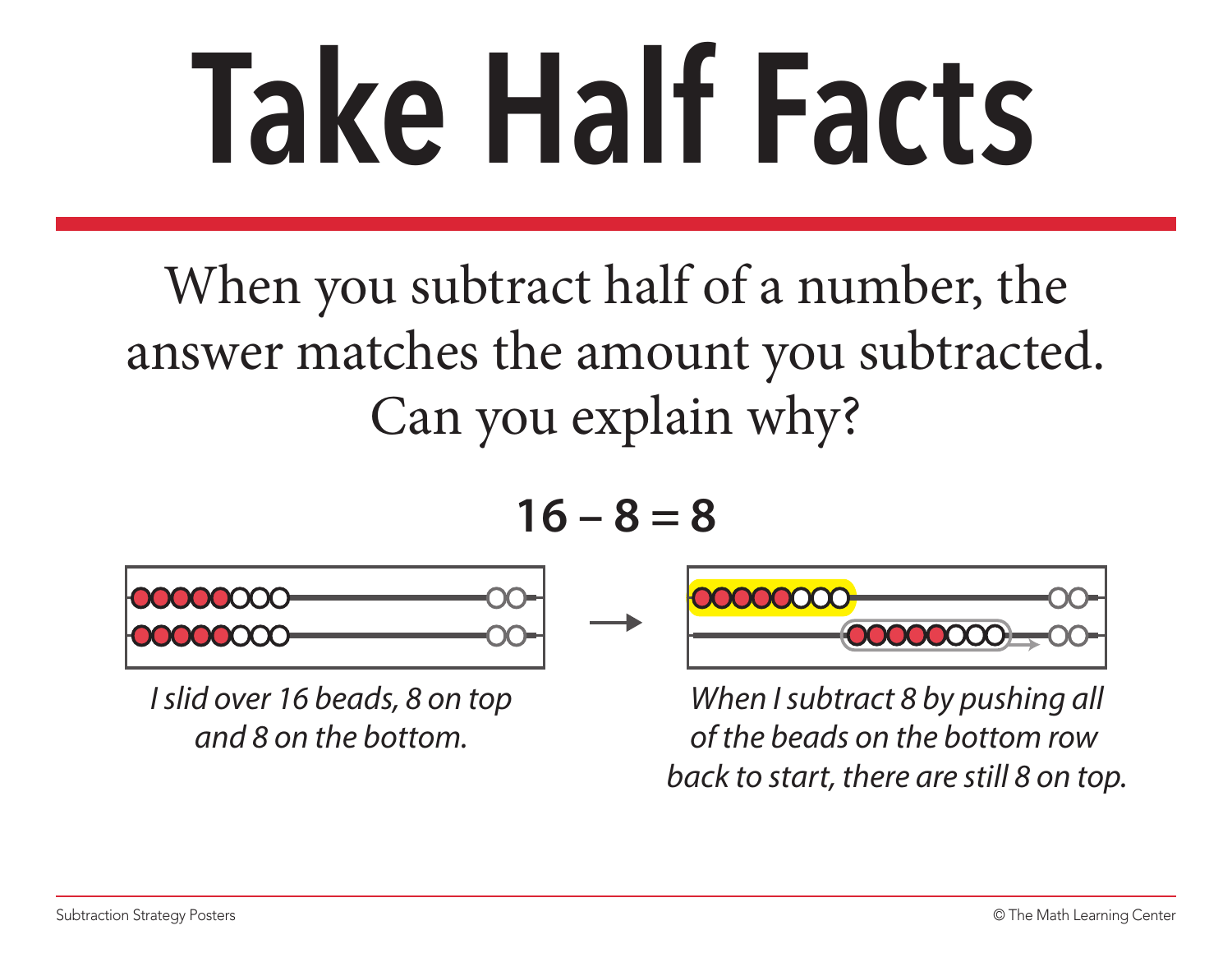# **Take Away Ten Facts**

When you subtract 10 from a teen number, only the ones are left.

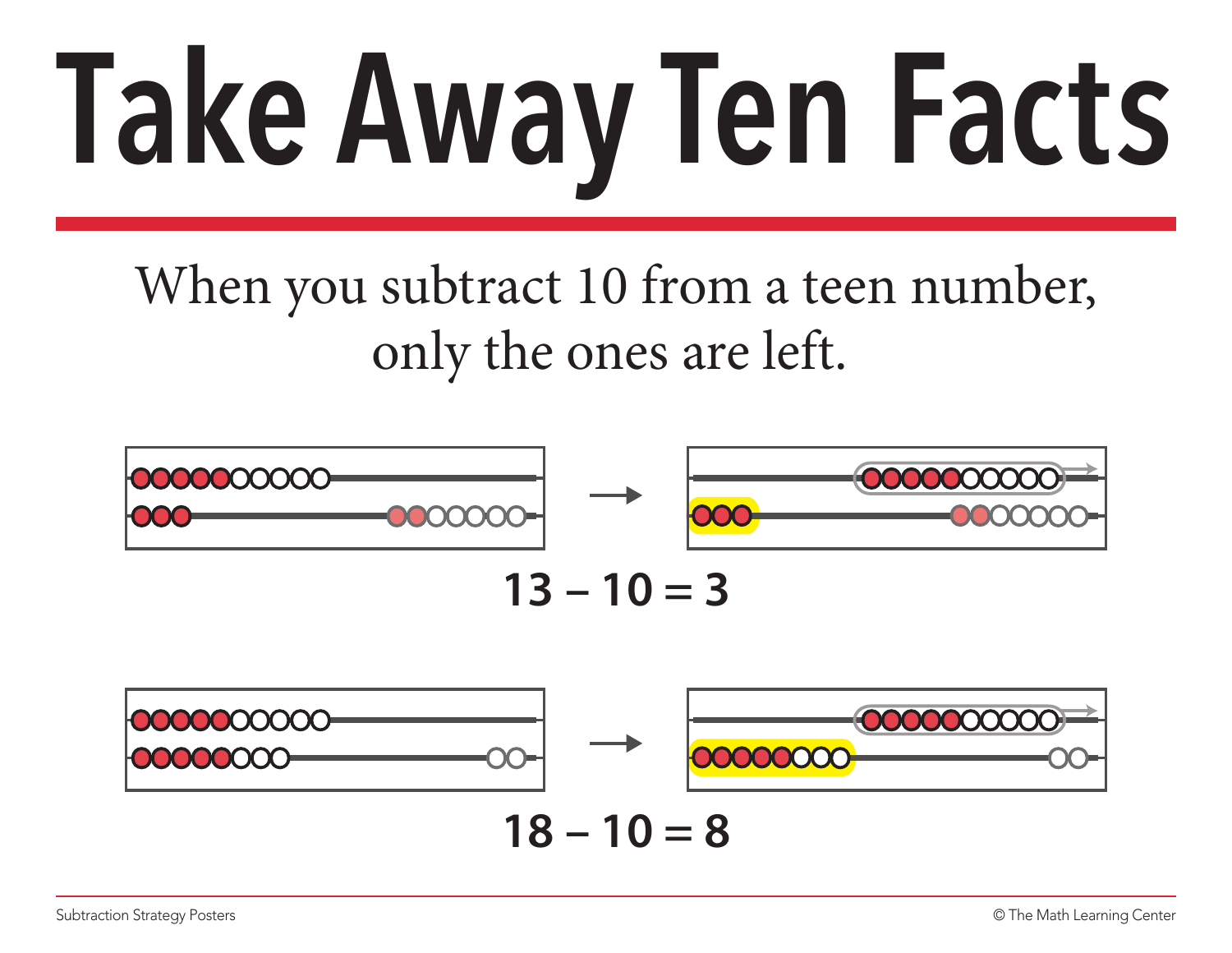## **Back to Ten Facts**

When you subtract all the ones from a teen number, all you have left is 10.

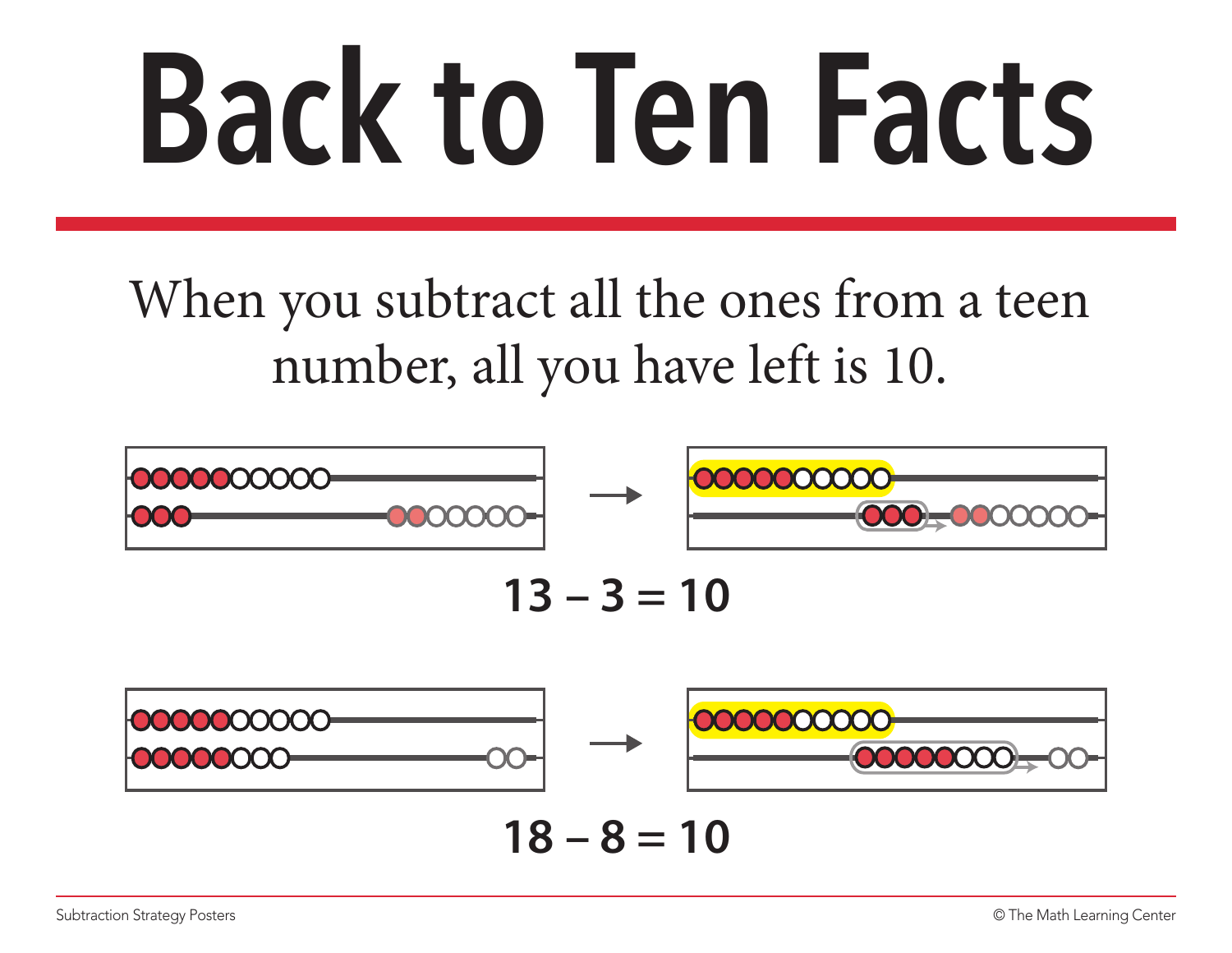## **Up to Ten Facts**

To use the Up to Ten strategy, add to the smaller number to make ten. Then add more to reach the larger number. The total amount you add is the difference.

**To subtract 8 from 14, think of**  $8 + 2 = 10$ **, then add 4 more to get 14.**